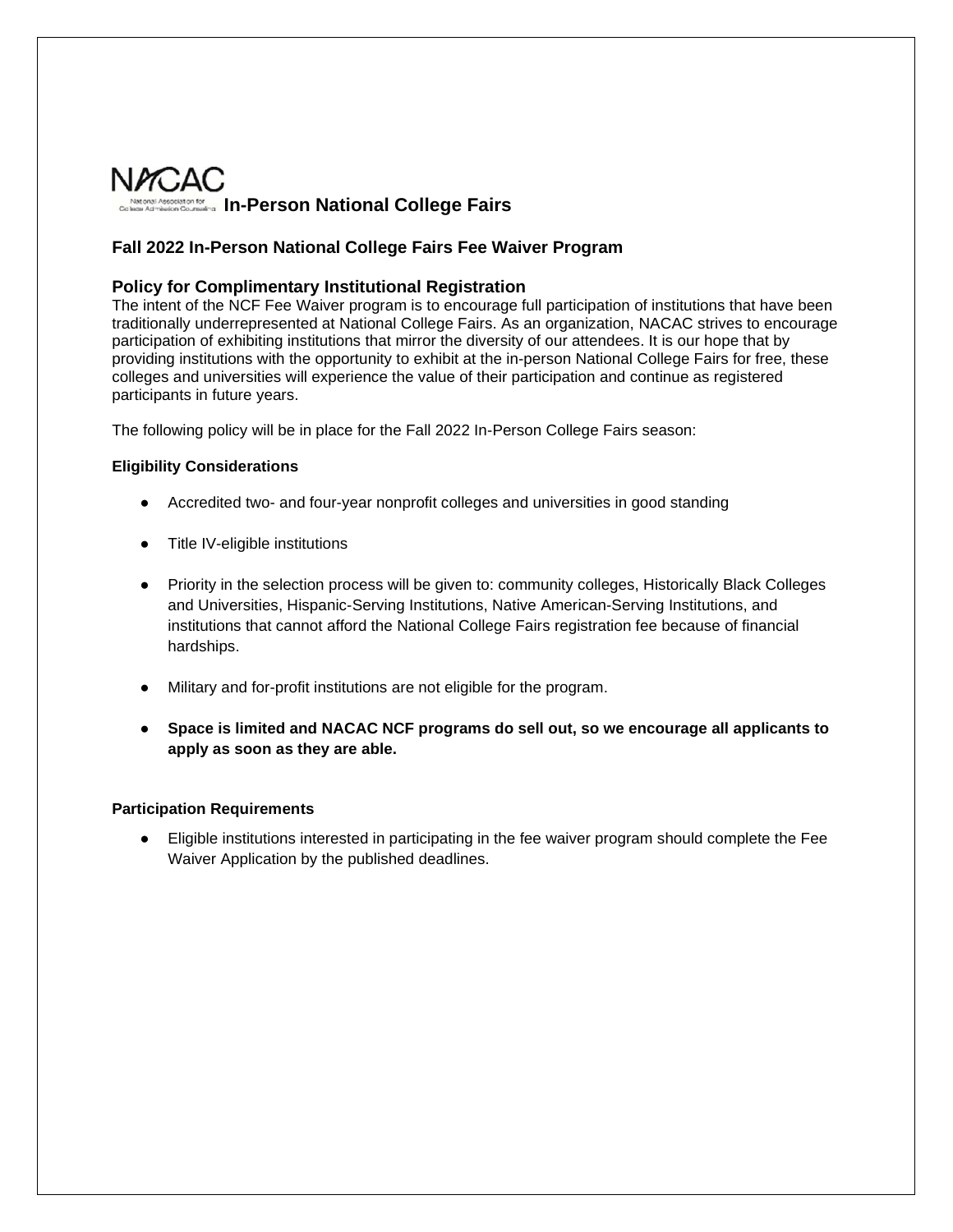

## **Fall 2022 In-Person National College Fairs Fee Waiver Application**

Participants: I have read and agree to all registration policies for the National College Fairs Program described in the Policy for Complimentary Institutional Registration (see above). I understand that I must notify NACAC of cancellation in writing by the stated deadlines. I accept the responsibility of forwarding any exhibitor information received regarding National College Fairs to all representatives of my institution who will be attending those fairs. An official representative from participating institutions must sign the National College Fairs Fee Waiver Application for the application to be accepted and processed.

Return completed forms to the NACAC National College Fairs Department for review by the deadline (August 11, 2022, for all fairs). Completed forms should be returned to Makini Johnson at mjohnson@nacacnet.org.

## **Part I: To be completed by the institution's chief admission officer**

| <b>Institution:</b> the contract of the contract of the contract of the contract of the contract of the contract of the contract of the contract of the contract of the contract of the contract of the contract of the contract of |                                                            |                    |                                                                                                     |                               |                                      |                    |                                                        |  |  |  |
|-------------------------------------------------------------------------------------------------------------------------------------------------------------------------------------------------------------------------------------|------------------------------------------------------------|--------------------|-----------------------------------------------------------------------------------------------------|-------------------------------|--------------------------------------|--------------------|--------------------------------------------------------|--|--|--|
|                                                                                                                                                                                                                                     |                                                            |                    |                                                                                                     |                               |                                      |                    |                                                        |  |  |  |
|                                                                                                                                                                                                                                     |                                                            |                    |                                                                                                     |                               |                                      |                    |                                                        |  |  |  |
|                                                                                                                                                                                                                                     |                                                            |                    | Phone: __________________Email: _______________________Website: ___________________________________ |                               |                                      |                    |                                                        |  |  |  |
| Institution Type (select all that apply):                                                                                                                                                                                           |                                                            |                    |                                                                                                     |                               |                                      |                    |                                                        |  |  |  |
| $\circ$<br>$\circ$<br>$\circ$                                                                                                                                                                                                       | Two-year institution<br>Four-year institution<br>Nonprofit |                    |                                                                                                     |                               |                                      |                    |                                                        |  |  |  |
| Please provide a reason for requesting a fee waiver (if additional space is needed, please attach on institutional<br>letterhead):                                                                                                  |                                                            |                    |                                                                                                     |                               |                                      |                    |                                                        |  |  |  |
|                                                                                                                                                                                                                                     |                                                            |                    |                                                                                                     |                               |                                      |                    |                                                        |  |  |  |
|                                                                                                                                                                                                                                     |                                                            |                    |                                                                                                     |                               |                                      |                    |                                                        |  |  |  |
|                                                                                                                                                                                                                                     |                                                            |                    |                                                                                                     |                               |                                      |                    |                                                        |  |  |  |
|                                                                                                                                                                                                                                     |                                                            |                    |                                                                                                     |                               |                                      |                    |                                                        |  |  |  |
| Part II: For internal use only                                                                                                                                                                                                      |                                                            |                    |                                                                                                     |                               |                                      |                    |                                                        |  |  |  |
| $\circ$<br>$\circ$                                                                                                                                                                                                                  | Two-year institution<br>Four-year institution              | $\circ$<br>$\circ$ | Nonprofit<br><b>Financial Hardship</b>                                                              | $\circ$<br>$\circ$            | <b>Good Standing</b><br>NACAC Member | $\circ$<br>$\circ$ | <b>Prior Participation</b><br><b>Title IV Eligible</b> |  |  |  |
| $\Box$ Approved                                                                                                                                                                                                                     | □ Denied                                                   |                    |                                                                                                     |                               |                                      |                    |                                                        |  |  |  |
|                                                                                                                                                                                                                                     |                                                            |                    |                                                                                                     | Director, Events and Meetings |                                      |                    | Date                                                   |  |  |  |
|                                                                                                                                                                                                                                     |                                                            |                    |                                                                                                     |                               |                                      |                    |                                                        |  |  |  |